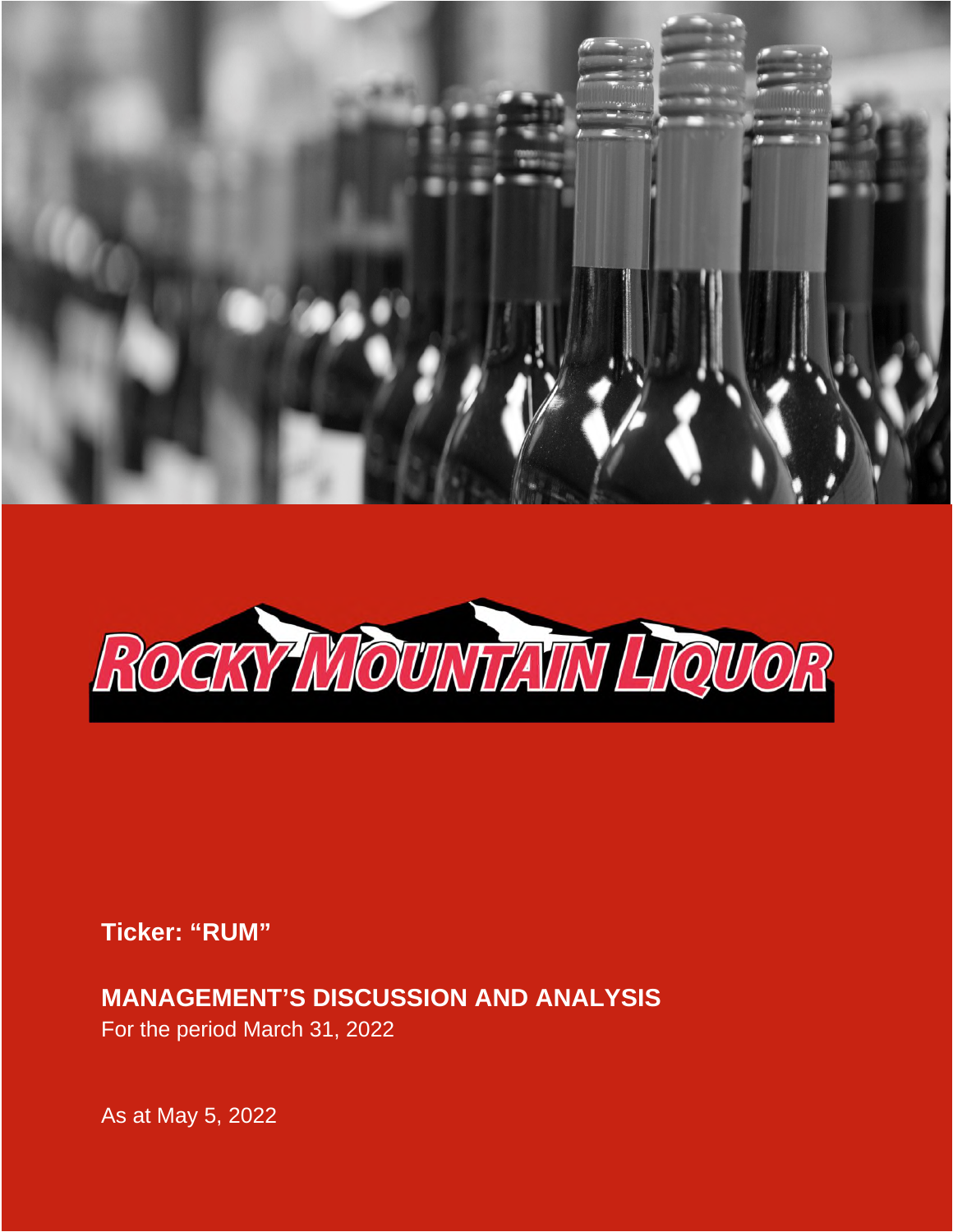# **MANAGEMENT'S DISCUSSION AND ANALYSIS**

This management discussion and analysis is dated May 5, 2022.

The following is a discussion of the consolidated financial condition and operations of Rocky Mountain Liquor Inc. ("RML" or the "Company") for the periods indicated and of certain factors that the Company believes may affect its prospective financial condition, cash flows and results of operations. This discussion and analysis should be read in conjunction with the unaudited consolidated interim financial statements and accompanying notes of the Company for the period ended March 31, 2022. The Company owns 100% of Andersons Liquor Inc. ("Andersons") headquartered in Edmonton Alberta, which owns and operates private liquor stores in that province.

The Company's unaudited consolidated financial statements and the notes thereto have been prepared in accordance with International Financial Reporting Standards ("IFRS") and are reported in Canadian dollars. References to notes are to notes of the consolidated financial statements unless otherwise stated.

Throughout this MD&A, references are made to "EBITDA", "operating margin", "operating margin before nonrecurring items", "operating margin as a percentage of sales", and other "Non-IFRS Measures". A description of these measures and their limitations are discussed below under "Non-IFRS Measures".

Additional information relating to the Company, including all other public filings is available on SEDAR (www.sedar.com) and on the Company's website www.ruminvestor.com.

#### **FORWARD LOOKING INFORMATION AND STATEMENTS ADVISORY**

This management discussion and analysis contains certain forward-looking information and statements within the meaning of applicable securities laws. The use of any of the words "expect", "anticipate", "continue", "estimate", "objective", "ongoing", "may", "will", "project", "should", "believe", "plans", "intends", "might" and similar expressions is intended to identify forward-looking information or statements. In particular, but without limiting the foregoing, this management discussion and analysis contains forward-looking information and statements pertaining to the following: (i) the stability of retail liquor sales; (ii) increased revenues and decreased margins due to re-branding strategy; (iii) the ability to purchase inventory at a discount; (iv) ongoing impact from price inflation; (v) equity issuance; and (vi) other expectations, beliefs, plans, goals, objectives, assumptions, information and statements about possible future events, conditions, results of operations or performance. All statements other than statements of historical fact contained in this management's discussion and analysis are forward-looking statements, including, without limitation, statements regarding the future financial position, business strategy, proposed or recent acquisitions and the benefits to be derived there from, and plans and objectives of or involving the Company.

The forward-looking information and statements contained in this MD&A reflect several material factors, expectations and assumptions including, without limitation: (i) demand for adult beverages; (ii) expectations of the Corporation's ability to continue as a going concern; (iii) the ability to acquire additional liquor stores and/or locations; (iv) the Company's ability to secure financing to suit its strategy; (v) the Company's future operating and financial results; (vi) treatment under governmental regulatory regimes, tax, and other laws; (vii) the ability to attract and retain employees for the Company; and (viii) the integration risk and requirements for the purchase or development of liquor stores.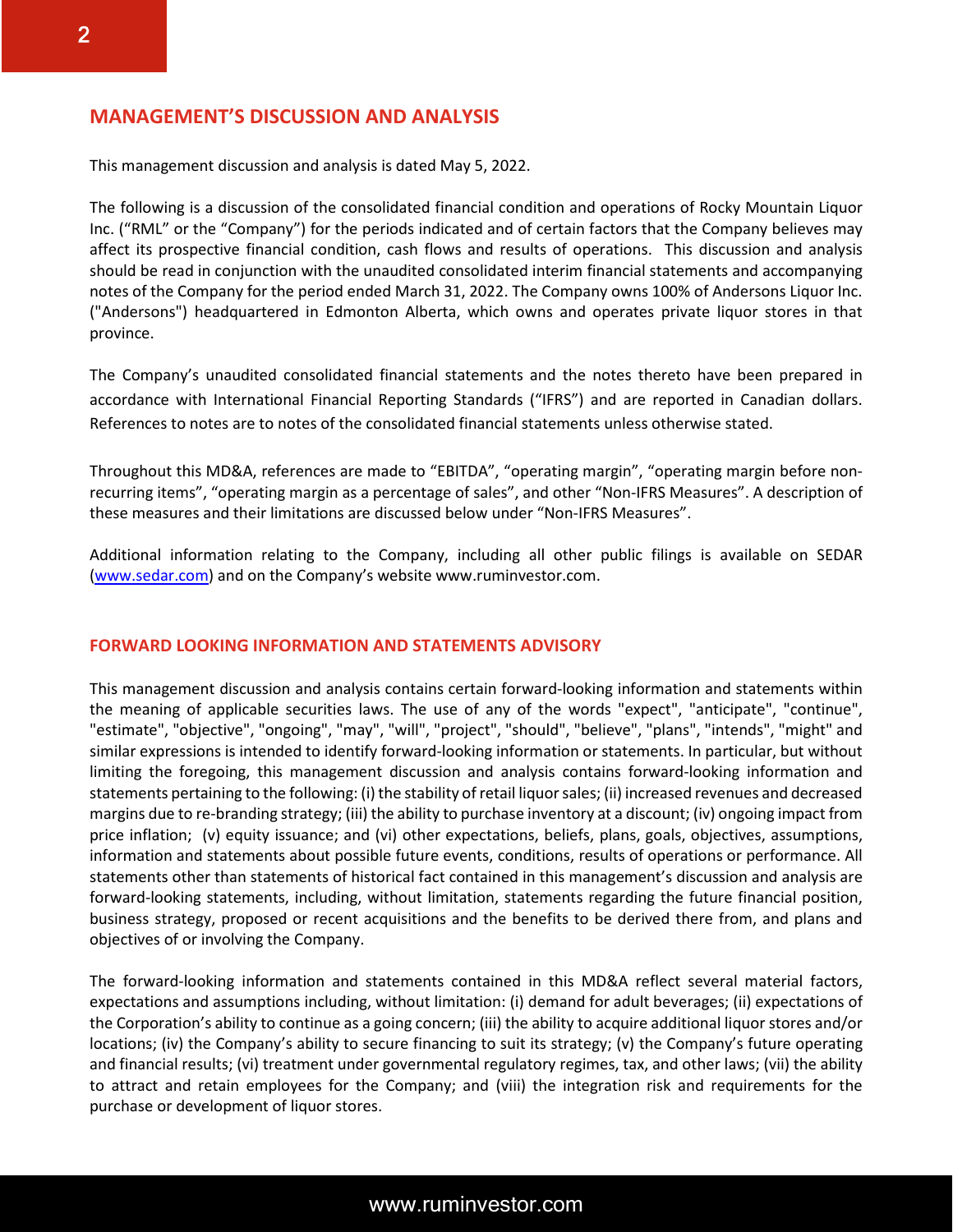The forward-looking information and statements included in this MD&A are not guarantees of future performance and should not be unduly relied upon. Forward-looking statements are based on current expectations, estimates and projections that involve several risks and uncertainties, which could cause actual results to differ materially from those anticipated and described in the forward-looking statements. Such information and statements involve known and unknown risks, uncertainties and other factors that may cause actual results or events to differ materially from those anticipated in such forward looking information or statements including, without limitation: (i) the impact of the pandemic; (ii) impact of economic events affecting discretionary consumer spending; (iii) the impact of supplier disruption or delays; (iv) Cybersecurity; (v) the impact of increases in labour costs;(vi) impact from competition in the markets where the Company operates (vii) the possibility of a potential decline in consumption of alcoholic beverages and products sold; (viii) the impact of weather on its effect on consumer demand; (ix) the availability of financing (x) the ability of the Company to meet its financial obligations; (xi) the maintenance of management information systems; (xii) actions by governmental or regulatory authorities including changes in income tax laws and excise taxes; (xiii) the ability of the Company to retain key personnel; (xiv) the ability to maintain acceptable store sites and adapt to changing market conditions; (xv) market volatility and share price; and (xvi) the impact of a limited trading market.

The Company cautions that the foregoing list of assumptions, risks and uncertainties is not exhaustive. The forward looking information and statements contained in this discussion and analysis speak only as of the date of this management discussion and analysis, and the Company assumes no obligation to publicly update or revise them to reflect new events or circumstances, except as may be required pursuant to applicable laws.

## **KEY OPERATING AND FINANCIAL METRICS**

| <b>Period</b>                |  | 3 Months Ending |  | 3 Months Ending |  | 3 Months Ending |  | 3 Months Ending |  |
|------------------------------|--|-----------------|--|-----------------|--|-----------------|--|-----------------|--|
|                              |  | <b>Mar 2022</b> |  | <b>Mar 2021</b> |  | <b>Mar 2020</b> |  | <b>Mar 2019</b> |  |
| <b>Sales</b>                 |  | 8,643,349       |  | 9,496,824       |  | 9,436,875       |  | 9,076,521       |  |
| Sales of Existing Stores (1) |  | 8,643,349       |  | 9,496,824       |  | 8,942,868       |  | 8,436,218       |  |
| <b>Gross Margin</b>          |  | 22.4%           |  | 22.3%           |  | 22.0%           |  | 21.3%           |  |
| EBITDAR (2)                  |  | 319.525         |  | 498,759         |  | 491.262         |  | 263,010         |  |
| Net Loss                     |  | (211,590)  \$   |  | $(87, 108)$ \$  |  | (275,182)  \$   |  | (699,496)       |  |

Key operational and financial highlights, three month comparison:

Notes:

(1) Sales existing stores are sales from stores that are in operation during the applicable year.

(2) Calculation of EBITDAR is described under the heading "Non-IFRS Measures"

## **OUTLOOK**

Management's focus for the remainder of the fiscal year will be on improving the in-store experience for our customers. Increased focus and efforts on sales and average basket-building techniques will be deployed. Standardization of the in-store merchandising and layouts of the stores will improve product listing decisions and provide consumers with a consistent shopping experience.

While it is anticipated that increased inflation may potentially have an impact on wages, this is expected to be offset by inflationary increases on product pricing.

The creation of a single brand to operate all stores will be another key priority of Management in the upcoming year. The unification under one brand may result in some cost savings and will allow the Company to focus on creating a recognizable brand in the marketplace. A single brand will allow us to communicate through our social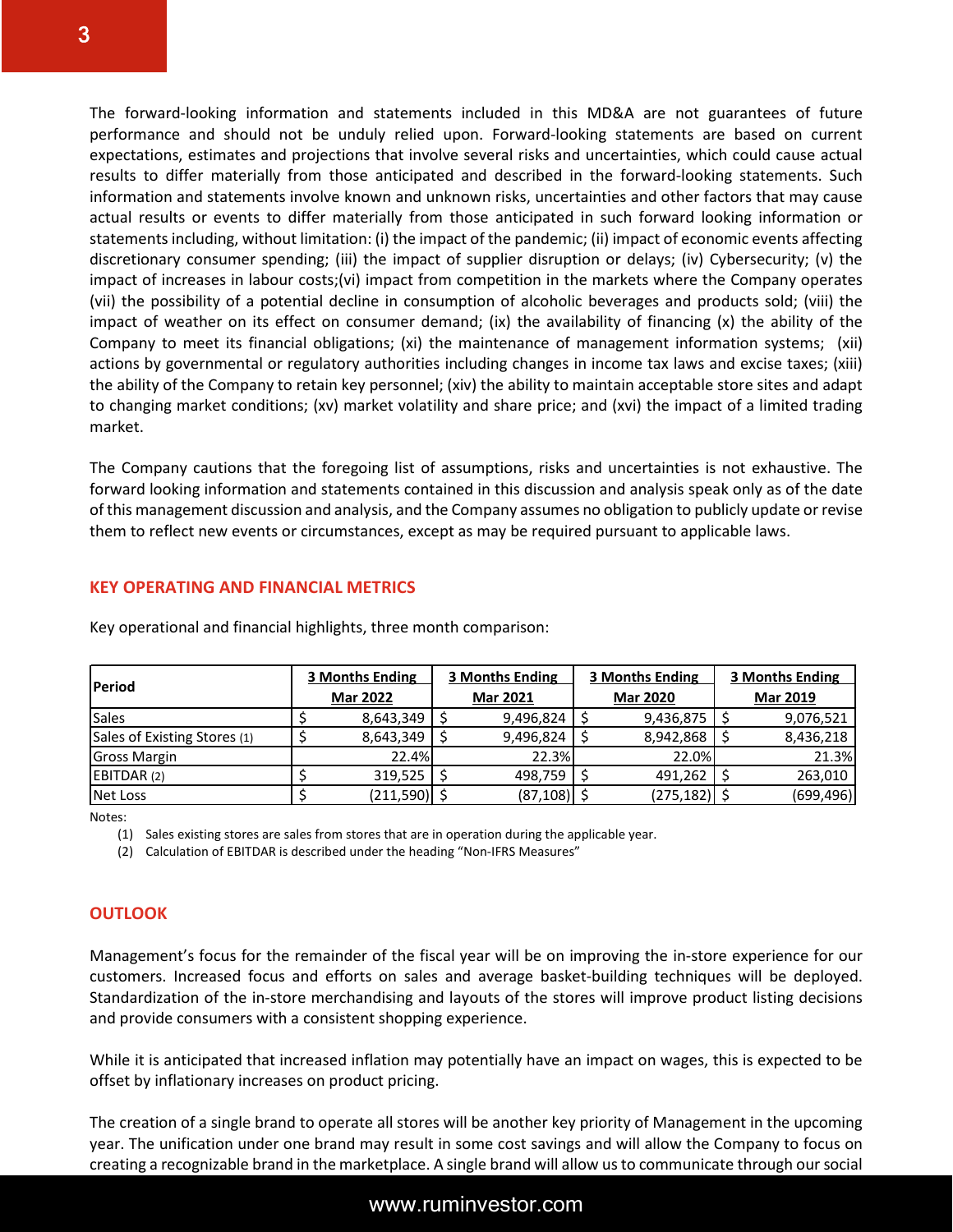and digital platforms more concisely. Management will be focused on evaluating opportunities to grow the brand.

While the effects of Covid 19 appear to be subsiding, Management is committed to putting the safety of our staff and communities at the forefront. The Company has continued to invest in increased safety and sanitization products and procedures to ensure customers and employees are protected while shopping and working in stores.

# **COVID – 19**

#### *Operations Update*

The Company has been able to continue to operate all of its retail stores since the onset of the pandemic. The Company took immediate action in implementing extensive policies and procedures to protect its employees and customers across the Province, following the guidelines issued for non-health care essential businesses as follows:

- Employees are encouraged to wear and are provided a mask while working
- Increased sanitation
- Plexiglass shields at each till
- Touchless sanitation units at each entrance for customer and staff use
- Encouraging contactless payments
- Screening staff for symptoms before they come to work
- Providing disposable masks to customers

## **SALES AND OPERATING RESULTS - 3 Months ending March 31, 2022**

#### *Basis of Comparison*

The retail liquor industry is subject to seasonal variations in sales. Sales are typically lowest early in the year and increase in the latter half. Historically sales in the Q1 period are the lowest, having earned 21% of total sales in 2021. It is important to note that given the changes in the composition of stores of the Company, historical performance does not reflect the annualized results and more recent periods do not include results from stores that have been sold or closed.

#### *Sales*

The following table shows the sales of the Company for the three months ending March 31, 2022, 2021, 2020 and 2019.

|                           | 3 Months Ending |        | <b>3 Months Ending</b> |        | 3 Months Ending                    |       | 3 Months Ending |       |
|---------------------------|-----------------|--------|------------------------|--------|------------------------------------|-------|-----------------|-------|
| Period                    | <b>Mar 2022</b> |        | <b>Mar 2021</b>        |        | <b>Mar 2020</b><br><b>Mar 2019</b> |       |                 |       |
| Sales of existing stores  | 8.643.349       | 100.0% | 9.496.824              | 100.0% | 8.942.868                          | 94.8% | \$8.436.218     | 92.9% |
| Sales of other stores (1) |                 | 0.0%   |                        | 0.0%   | 494.007                            | 5.2%  | 640.303         | 7.1%  |
| <b>Total Sales</b>        | 8,643,349       |        | 9,496,824              |        | 9,436,875                          |       | 9,076,521       |       |

Notes:

(1) Sales of other stores are sales from stores that were not in operation in 2022.

Upon the onset of the COVID-19 pandemic in March 2020 and the closure of onsite liquor consumption establishments, there was a resulting increase in consumption of liquor in the retail sector. During Q1 2020 and Q1 2021 amid various openings and closings of onsite sales establishments, the retail sector experienced an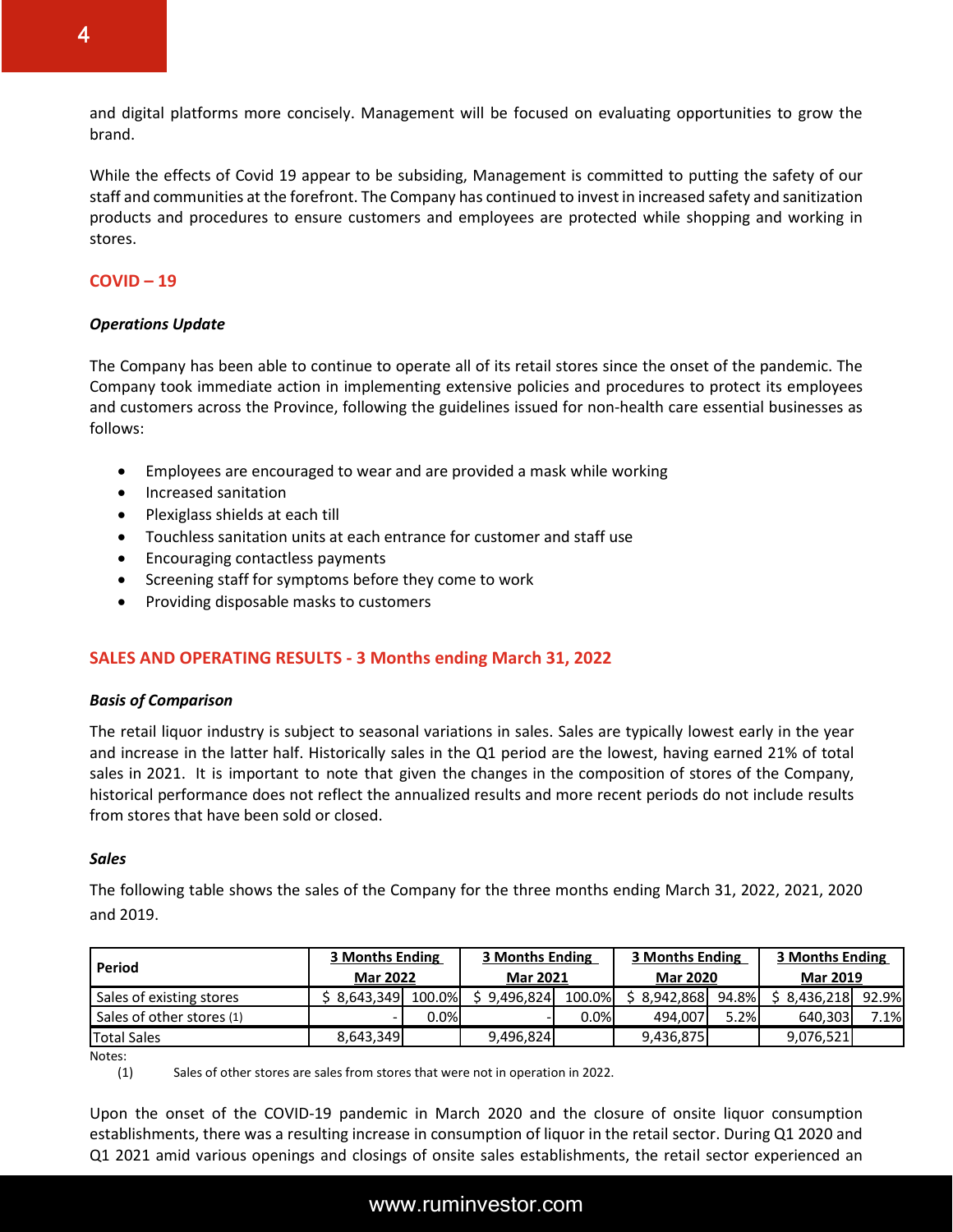increase in sales. In Q1 2022 the Alberta Government relaxed restrictions to onsite consumption establishments, resulting in a reduction to sales from 2021 of 9% during the quarter and 3% during the 2020 quarter. To fully assess the Company's sales trends and exclude the impact of COVID-19 on sales it is important to review pre-COVID-19 periods.



#### *Sales per Store*

Average sales per store are based on the average number of stores in operation during the three months ending March 31st. Average sales per store have increased in 2022 over 2018, 2019 and 2020 as a result of the Company's rebranding strategy to grow its market share. To fully assess the Company's sales trends and exclude the impact of COVID-19 on average sales per store it is important to review pre-covid periods as COVID-19 had a positive impact on both Q1 2020 and Q1 2021. When comparing to a period without an impact from covid, the Company has experienced overall growth of 6.2% on average sales per stores in 2021 since 2019.

#### *Five Year Comparison of Q1 Revenue from Existing Stores to Other Stores*



\*Other stores' revenue are the revenues from those stores no longer in operation come the end of March 31, 2022.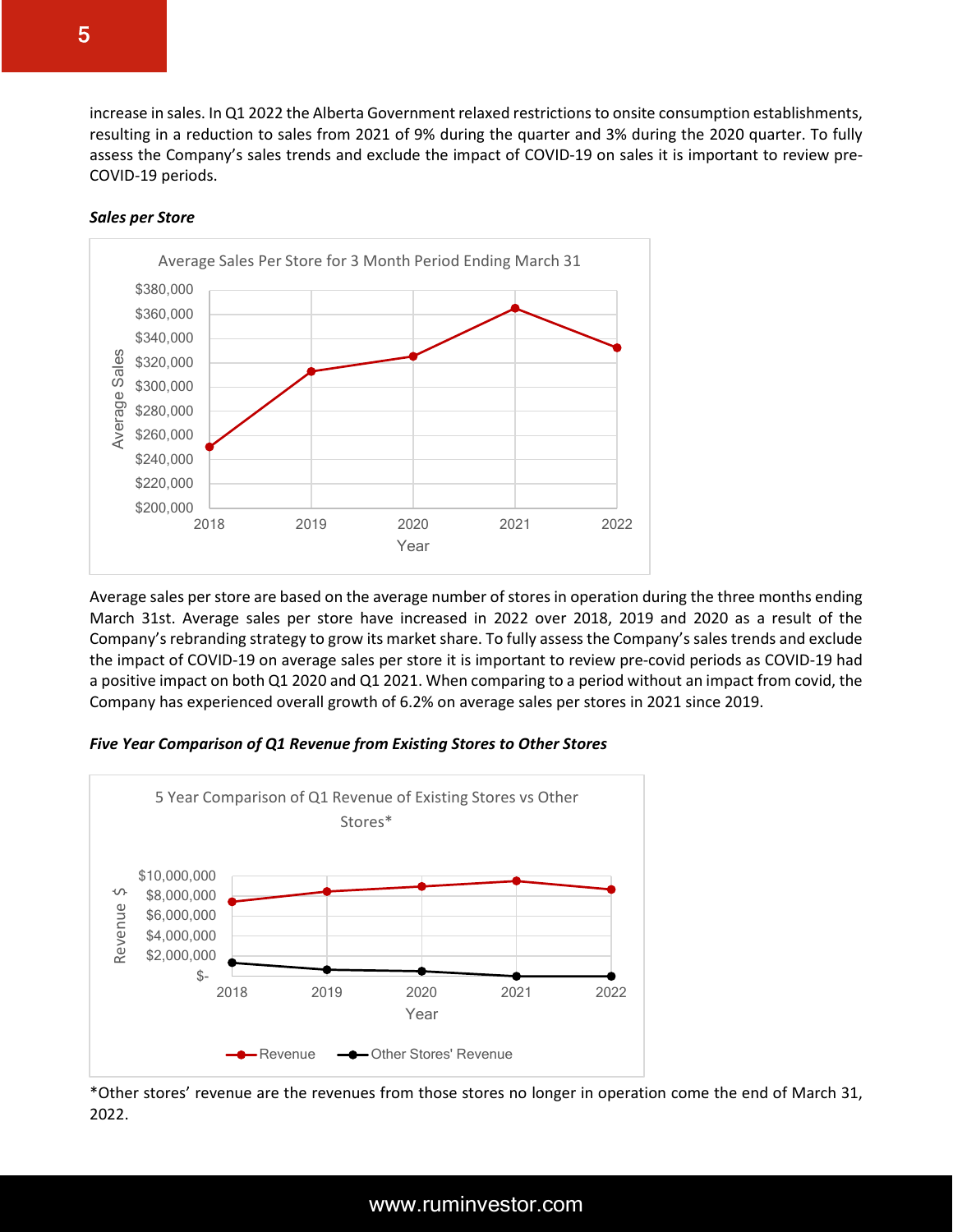Existing store revenue is defined as revenues from the 26 stores in operation at the end of the period in 2022. The Company has reduced its number of operating stores from 35 in 2018 to 26 in 2022. Sales of existing stores have increased by \$7,966 per store in Q1 2022 versus Q1 2019 (pre-covid period), and overall sales from existing stores increased 2.5%, as a result of the success of the Great Canadian Liquor ("GCL") rebranding strategy and improvement of the customer experience. This increase is the result of the Company's focus on its marketing and promotion strategies for the GCL brand and its model to focus on increased market share.

The following table shows operational results of the Company for the three months ending March 31, 2022, and 2021.

| Period                                  | <b>3 Months Ending</b> |       | <b>3 Months Ending</b> |       |  |  |
|-----------------------------------------|------------------------|-------|------------------------|-------|--|--|
|                                         | <b>Mar 2022</b>        |       | <b>Mar 2021</b>        |       |  |  |
| Gross margin                            | 1,935,485              | 22.4% | 2,115,588              | 22.3% |  |  |
| Operating and administrative<br>expense | 1,642,841              | 19.0% | 1,640,338              | 17.3% |  |  |
| Operating Margin (1)                    | 292,644                | 3.4%  | 475,250                | 5.0%  |  |  |
| Stores at Period End                    | 26                     |       | 26                     |       |  |  |

(1) Operating Margin has been calculated as described under "Non-IFRS Measures."

# *Cost of Goods Sold and Gross Margin*

Margins have remained consistent at 22.4% in 2022 compared to 22.3% in 2021. Margins fluctuate between periods as the Company refines its marketing, pricing and promotional strategies to maximize gross margins. The Company continually uses competitive pricing strategies to maintain market share. Margins are typically higher during Q1 and Q2, and reduce during Q3 and Q4 as a result of the summer and holiday season.

## *Operating and Administrative Expenses*

The major expenses included in operating and administrative expenses are salaries and location costs such as utilities, property taxes, and insurance. Total operating and administrative expenses for the three-month period ended March 31, 2022 are slightly higher than 2021 as a result of an increase in computer expense for cybersecurity monitoring. Operating and administrative expenses as a percent of sales are higher in 2022 versus 2021 as a result of higher sales in 2022 and consistent costs throughout both years.

# **FINANCING AND CREDIT FACILITIES**

## *Credit Agreement*

On May 31, 2021, through the Toronto-Dominion Bank ("TD"), the Company executed a credit agreement providing total availability up to a maximum of \$8,050,000 split between two facilities: 1) a demand, "operating facility" of \$5,400,000 and 2) a "term loan" of \$2,650,000. Both facilities bear interest at prime plus 1.5% per annum.

The operating facility availability is calculated as the lesser of i) \$5,400,000 and ii) 75% of accounts receivable to a maximum of \$1,000,000, plus 70% of the value of inventory plus goods and services tax and bottle deposits, less trade payables related to liquor and unremitted source deductions plus up to \$250,000 cash-in-transit allowances. Interest only payments are due monthly.

The term loan is amortized over 39 months, with monthly payments of interest and principal.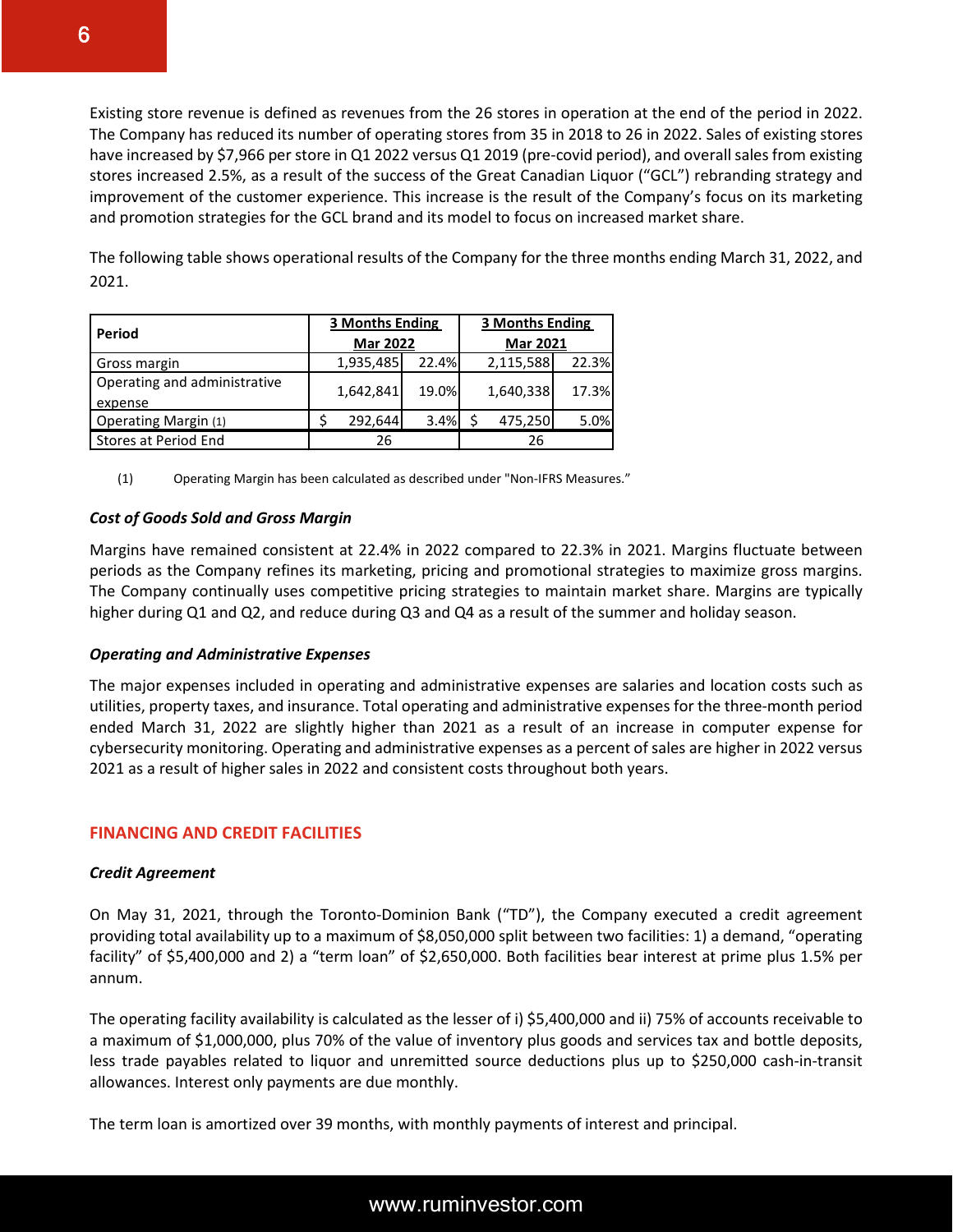#### **Summary Of Credit Facilities**

|                                  | Mar 31, 2022 |           | Dec 31, 2021 |    | Mar 31, 2021 |
|----------------------------------|--------------|-----------|--------------|----|--------------|
| <b>Current Liability:</b>        |              |           |              |    |              |
| Operating facility loan          |              | 2,662,986 | 1,861,671    | S  | 3,442,828    |
| Bank loan                        |              | 792,995   | 815,388      |    | 2,650,000    |
| Total current                    |              | 3,455,981 | 2,677,059    |    | 6,092,828    |
|                                  |              |           |              |    |              |
| Long term portion of bank loan   |              | 1,213,876 | 1,387,751    |    | ۰            |
| <b>Total Credit Facility Use</b> |              | 4,669,857 | 4,064,810    | \$ | 6,092,828    |

Credit facilities are provided by TD and secured by a general security agreement representing a first charge on all assets. Drawdowns and repayments are disclosed on the consolidated statements of cash flows on a net basis. The agreement includes a debt service covenant of adjusted EBITDA less unfinanced net capital expenditures less permitted distributions less cash taxes / (scheduled principal payments plus interest), calculated based on a rolling four-quarter period, requiring the Company to maintain a ratio of actual earnings before interest, taxes, depreciation, and amortization (EBITDA) to projected EBITDA, on a standalone quarterly basis. As of March 31, 2022 the Company complies with this covenant.

## *Finance Costs on Credit Facility*

| <b>Period</b>        | <b>Mar 2022</b> |        | 3 Months Ending   3 Months Ending  <br><b>Mar 2021</b> |        |  |
|----------------------|-----------------|--------|--------------------------------------------------------|--------|--|
| <b>Finance costs</b> |                 | 45,615 |                                                        | 72.923 |  |

Finance costs reduced by \$27,308 for the three-month period ending March 31, 2022 as a result of repayments to the bank loan balance in 2022 over 2021. Finance costs on the credit facility were further reduced as a result of a decrease in interest rates under the new agreement implemented May 31, 2021 with TD, moving rates from prime plus 2.65% to prime plus 1.5%. While increases in interest rates during the 2022 fiscal year due to increases in prime lending rate are anticipated, they are not expected to have a material effect on the company's results as a result of a significant reduction in debt over the last three years.

## *Liquidity*

The Company's use of its operating line fluctuates with the seasonality of sales trends. Historically sales in the Q1 period are the lowest, having earned 21% of total sales in 2021. The Company's use of its operating facility normally peaks at the end of the first quarter and into the second quarter of the year, and is at its lowest value at the end of Q4.

|                              | Q1 Mar | Q4 Dec                                                                                                                                                                        | $Q3$ Sep | $Q2$ Jun     | Q1 Mar | Q4 Dec       | Q3 Sep | Q2 Jun |
|------------------------------|--------|-------------------------------------------------------------------------------------------------------------------------------------------------------------------------------|----------|--------------|--------|--------------|--------|--------|
|                              | 2022   | 2021                                                                                                                                                                          | 2021     | <u> 2021</u> | 2021   | <u> 2020</u> | 2020   | 2020   |
|                              |        |                                                                                                                                                                               |          |              |        |              |        |        |
| Total credit facility use in |        |                                                                                                                                                                               |          |              |        |              |        |        |
| (000's)                      |        | $\frac{1}{2}$ 4,670   $\frac{1}{2}$ 4,065   $\frac{1}{2}$ 4,410   $\frac{1}{2}$ 5,890   $\frac{1}{2}$ 6,093   $\frac{1}{2}$ 5,208   $\frac{1}{2}$ 6,199   $\frac{1}{2}$ 7,836 |          |              |        |              |        |        |

Current use of the credit facility is for investing in inventory, property and equipment, and used for operating expenses. The Company previously financed growth through the issuance of convertible debentures and available credit facilities.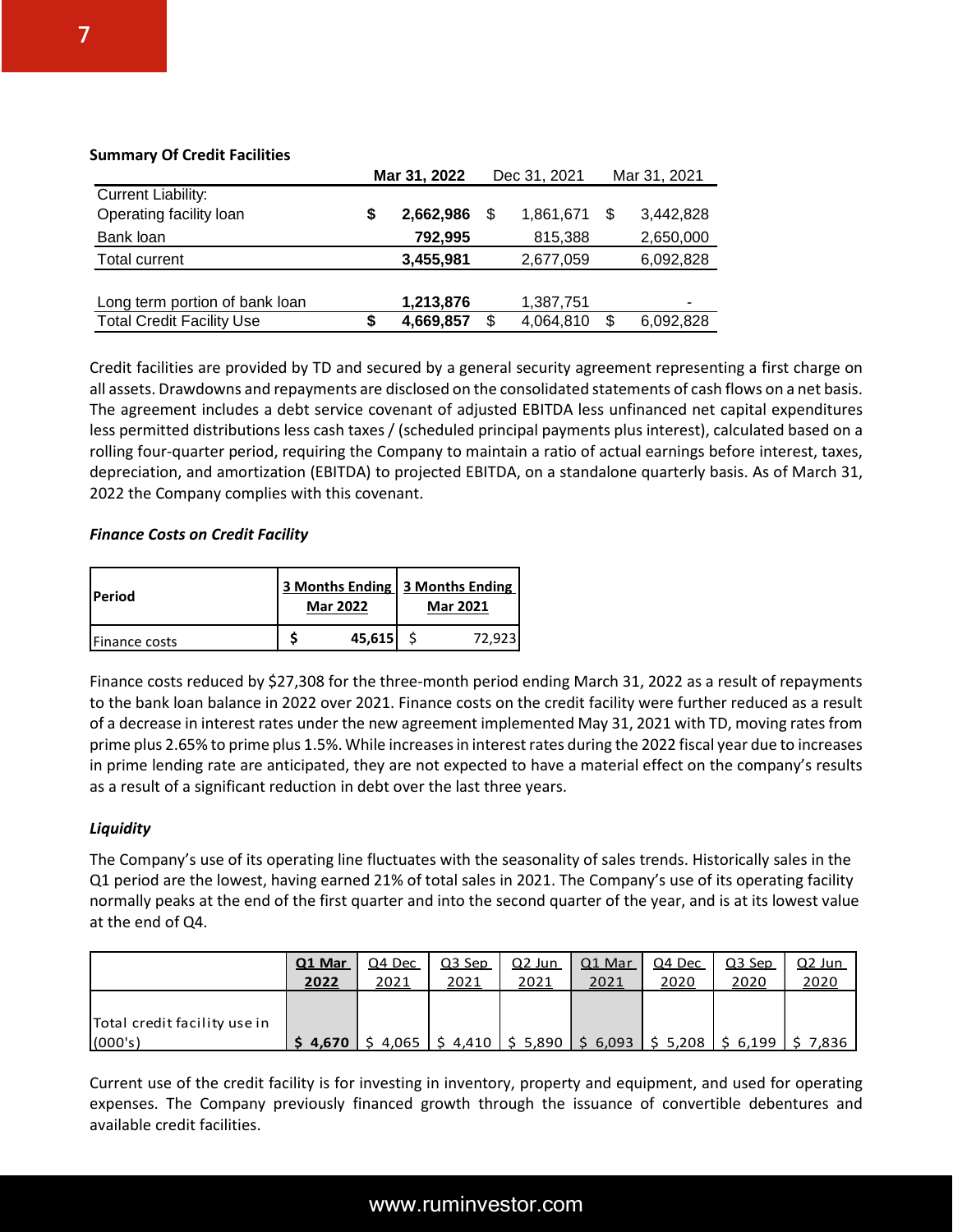We remain focused on our current business plans, utilizing the insights provided by our custom enterprise reporting systems to optimize inventory, and providing a safe customer experience.

#### *Debt Service Coverage*

In 2017 the Company embarked on its plan to grow its market share, increase income from operations and improve its balance sheet. The Company's debt service coverage ratio has increased to 1.45 for the rolling four quarters ending March 31, 2022 from 0.50 in 2018. This is attributed to increased EBITDA and simultaneous reduction of debt as a result of the Company's focused, deleveraging strategy.



#### *Interest Coverage Ratio*

The interest coverage ratio, calculated using bank loan and debenture interest payments has increased from the rolling four quarters ending March 31, 2018 of 0.4 to 6.6 for the rolling four quarters ending March 31, 2022 as a result of a reduction in funded debt, an increase in EBITDA, and the lower interest costs. The Company manages its interest rate risk through credit facility negotiations and by identifying future credit requirements based on budgeting and forecasts.

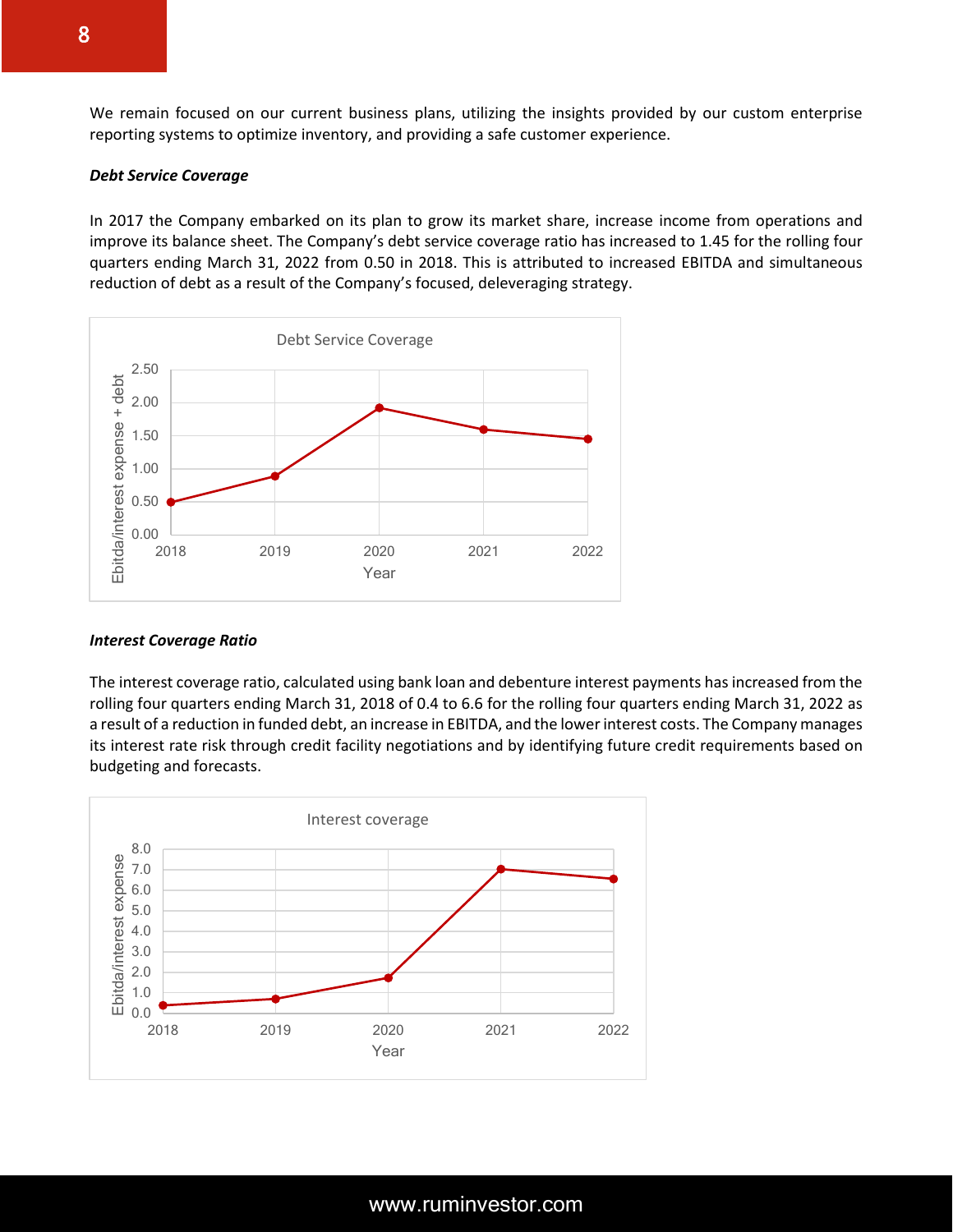| <b>Non-IFRS Normalized Presentation of Working Capital</b> |  |  |  |
|------------------------------------------------------------|--|--|--|
|------------------------------------------------------------|--|--|--|

|                                      | <b>Period Ended</b> | Period Ended   | Period Ended   | Period Ended    |
|--------------------------------------|---------------------|----------------|----------------|-----------------|
|                                      | Mar 31, 2022        | Mar 31, 2021   | Mar 31, 2020   | Mar 31, 2019    |
| Current assets                       | 6,021,792<br>\$     | 6,210,959<br>s | 5,459,802<br>S | 5,875,655<br>\$ |
| Non-IFRS Current Liabilities         |                     |                |                |                 |
| Current liabilities                  | 5,518,724           | 8,129,456      | 9,660,894      | 10,018,138      |
| Less:                                |                     |                |                |                 |
| Non current portion of bank loan     |                     | (1,450,000)    |                |                 |
| Current portion of lease liabilities | (1,487,070)         | (1,553,361)    | (1,741,206)    | (1,731,967)     |
| Normalized current liabilities       | 4,031,654           | 5,126,095      | 7,919,688      | 8,286,171       |
| Normalized working capital ratio     | 1.49                | 1.21           | 0.69           | 0.71            |

Working capital, as represented by the current ratio at March 31, 2022, is 1.49 vs 1.21 on March 31, 2021, 0.69 on March 31, 2020 and 0.71 on March 31, 2019, when calculated using the non-IFRS calculation for current liabilities, removing lease liabilities from the calculation. The increase of 0.28 for 2022 over 2021 is a result of the new agreement with TD classifying \$1.4M of debt as non-current combined with a decrease in current assets of \$189,167 mostly due to a decrease in inventory. The increase for 2022 over 2020 and 2019 is a result of a reduction in overall debt as a result of the Company's focused deleveraging strategy.

## **OFF BALANCE SHEET ARRANGEMENTS**

There were no off-balance sheet arrangements as at March 31, 2022, or May 5, 2022.

## **CRITICAL ACCOUNTING JUDGEMENTS, ESTIMATES AND ASSUMPTIONS**

There are no updates to the Company's critical accounting judgements, estimates and assumptions. For further discussion, refer to the Company's annual MD&A for the year ended December 31, 2021.

#### **DISCLOSURE CONTROLS AND PROCEDURES AND INTERNAL CONTROLS OVER FINANCIAL REPORTING**

The Company's disclosure controls and procedures are designed to provide reasonable assurance that information required to be disclosed by the Company is recorded, processed, summarized and reported within the time periods specified under Canadian securities laws and include controls and procedures designed to ensure that information is accumulated and communicated to management, including the Chief Executive Officer and the Chief Financial Officer, to allow timely decisions regarding required disclosure.

#### **Disclosure Controls and Procedures**

There have been no changes in the design of the Company`s disclosure controls and procedures or internal control over financial reporting that occurred during the period ended March 31, 2022, that have materially affected or are reasonably likely to materially affect the Company's disclosure controls and procedures or internal control over financial reporting.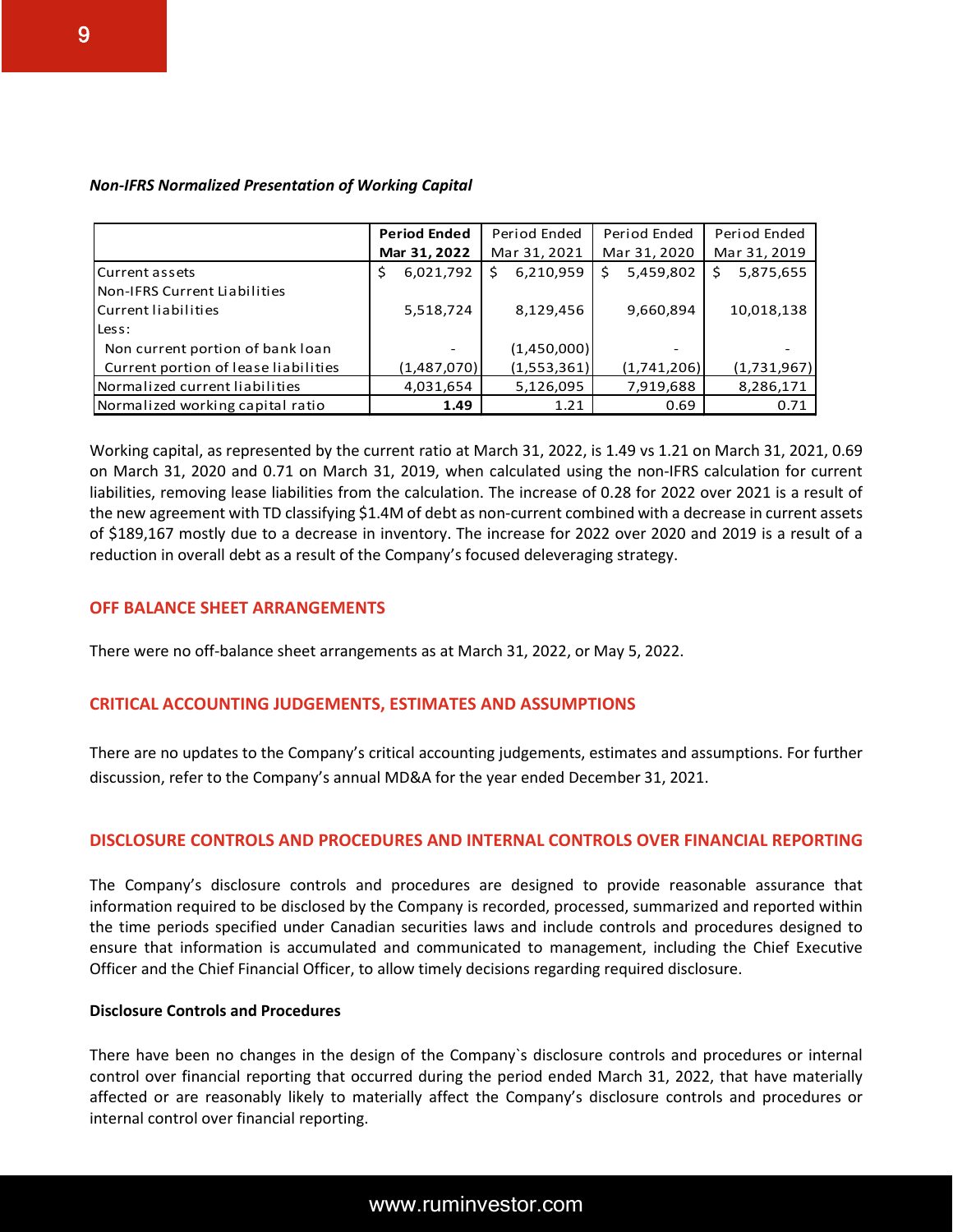- a) The venture issuer is not required to certify the design and evaluation of the issuer's Disclosure Controls Procedures ("DC&P") and Internal Control over Financial Reporting ("ICFR") and has not completed such evaluation; and
- b) Inherent limitations on the ability of the certifying officers to design and implement on a cost-effective basis DC&P and ICFR for the issuer may result in additional risks to the quality, reliability, transparency and timeliness of interim and annual filings and other reports provided under securities legislation.

#### **RISK FACTORS**

The Company's results of operations, business prospects, financial condition, and the trading price of the shares are subject to several risks. These risk factors include pandemic; impact due to economic conditions; supply interruption or delay; regulated competitive environment; weather, labour costs and labour market; available financing; credit facility; impact from provincial tax increases; potential decline in consumption of alcoholic beverages and products sold; importance of information and control systems; reliance on key personnel; ability to maintain acceptable store sites and adapt to changing market conditions; ability to maintain acceptable store sites and adapt to changing market conditions; market volatility and unpredictable share price and active trading market.

For a discussion of these risks and other risks associated with an investment in Shares, see "Risk Factors" detailed in the Company's Management Discussion and Analysis dated April 14, 2022 which is available at www.sedar.com.

#### **NON-IFRS MEASURES**

Operating margin, operating margin as a percentage of sales, operating margin before non-recurring items, operating margin before non-recurring items as a percentage of sales, working capital ratio, interest coverage ratio, debt service coverage ratio, existing stores' revenue, EBITDA and EBITDAR are not measures recognized by IFRS and do not have a standardized meaning prescribed by IFRS. Investors are cautioned that these measures should not replace net income or loss (as determined in accordance with IFRS) as an indicator of the Company's performance, of its cash flows from operating, investing and financing activities or as a measure of its liquidity and cash flows. Furthermore, the Company's method of calculating these measures may differ from the methods used by other issuers. Therefore, the Company's calculation of these measures may not be comparable to similar measures presented by other issuers.

Operating margin for purposes of disclosure under "Operating Results" has been derived by subtracting Operating and Administrative expenses from Gross Margin. Operating margin as a percentage of sales is calculated by dividing the operating margin by sales.

Operating margin before non-recurring items is derived by adding non-recurring items to operating margin. Nonrecurring items include costs incurred and recoveries received by the Company that are not part of on-going operations and that are not expected to recur. Operating margin before non-recurring items as a percentage of sales is calculated by dividing operating margin before non-recurring items by sales.

Operating margin as a percentage of sales and operating margin before non-recurring items are calculated in tables under sections "Operating Results – 3 Months."

Working capital ratio is calculated as current assets divided by current liabilities, with current liabilities adjusted for a long-term potion of the bank loan and removal of current portion of lease liabilities.